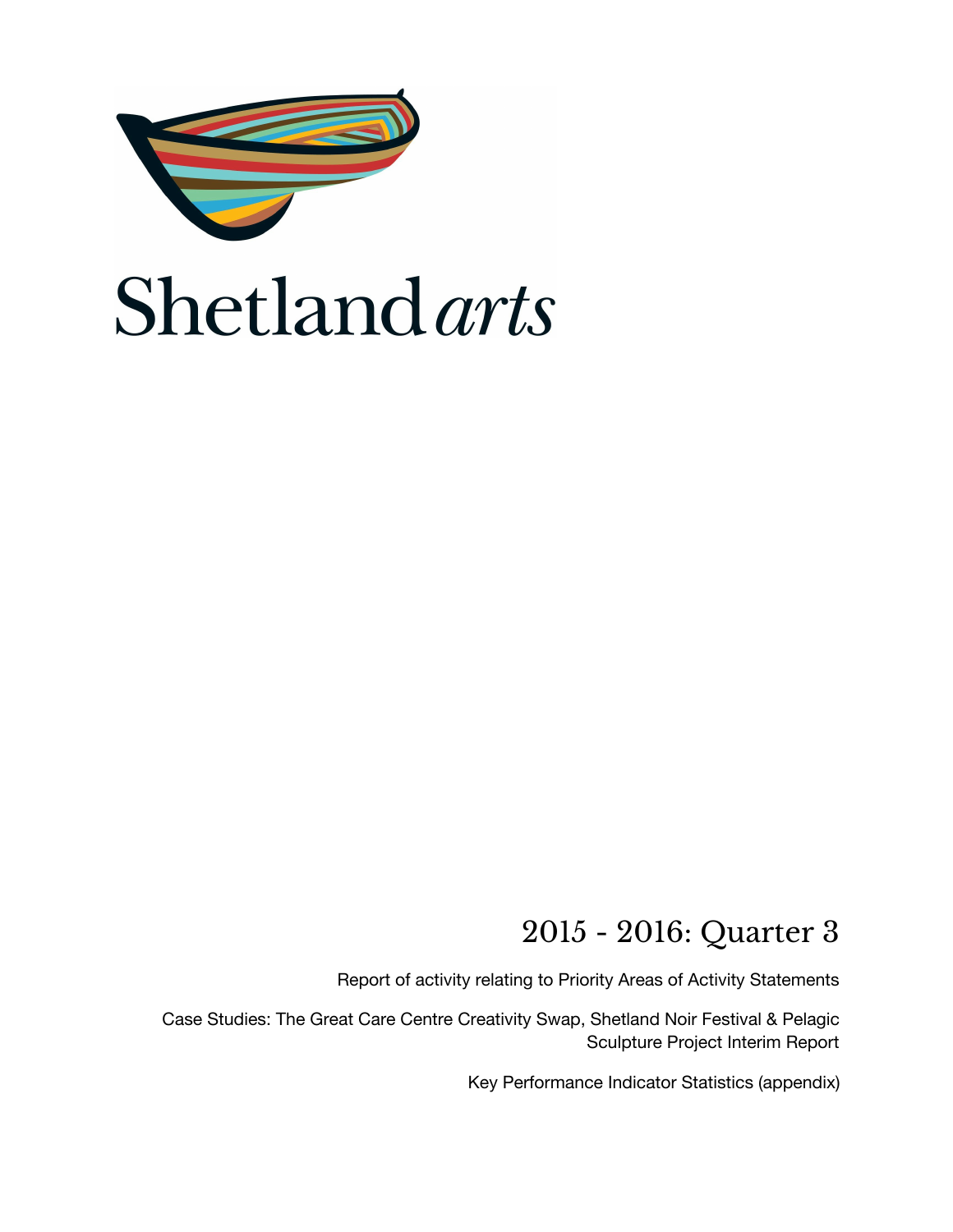## Priority Area 1: Youth Arts

This includes the groundbreaking work we do with Shetland Youth Theatre and the support of groups such as *Maddrim Media and the Shetland Young Promoters Group. It will include innovative projects designed to increase the engagement of young people in the arts, such as Youth Arts Panels, and exchange programmes with organisations outwith Shetland, encouraging Shetland youth to engage with and help shape cultural events in Shetland.*

**2 Concerts / Screenings / Exhibition days**

**214 Audience attendances**

**27 Development Sessions**

**532 Participations**

Work began on Shetland Youth Theatre's production of Gargantua, with John Haswell appointed as Freelance Director. Preliminary conversations were had around the staging of the play, with the decision being taken to develop it for the Mareel Auditorium for March 11th & 12th. Music and Film students studying in Mareel and Maddrim Media, the young people's film production group, have also been involved, writing parts of the soundtrack and recording footage which will be shown as part of the production.

This show will also travel down to Inverness as part of the NT Connections Youth Theatre Festival in April 2016.

The Garrison Theatre hosted 'Time to Shine' in October, a week long series of workshops run by The Scottish Youth Theatre. This was followed by a performance by the students who participated in the workshops.

### Priority Area 2: Education & Learning

Programme of activities aimed at skills development for creative industries practitioners as well as evening classes *aimed at increasing accessibility and participation in creative activities. The Gallery Education Programme will* work with schools to encourage access to and engagement with our exhibition programme. We will also facilitate peer review and support by and for practitioners at all levels of participation and a range of formal learning *opportunities in partnership with UHI.*

**NA - Concerts / Screenings / Exhibition days**

**NA - Audience attendances**

**194 Development Sessions**

**1,595 Participations**

Despite a setback in funding from Children & the Arts, the Bonhoga Education Programme got underway, designed and delivered by artist and recent MA graduate from Royal College of Art, Amy Gear. An ambitious project targeting 5 schools in Shetland - Amy will work with up to 300 pupils aged 6-16 over the coming months to create work collaboratively for exhibition at Bonhoga in June/July 2017.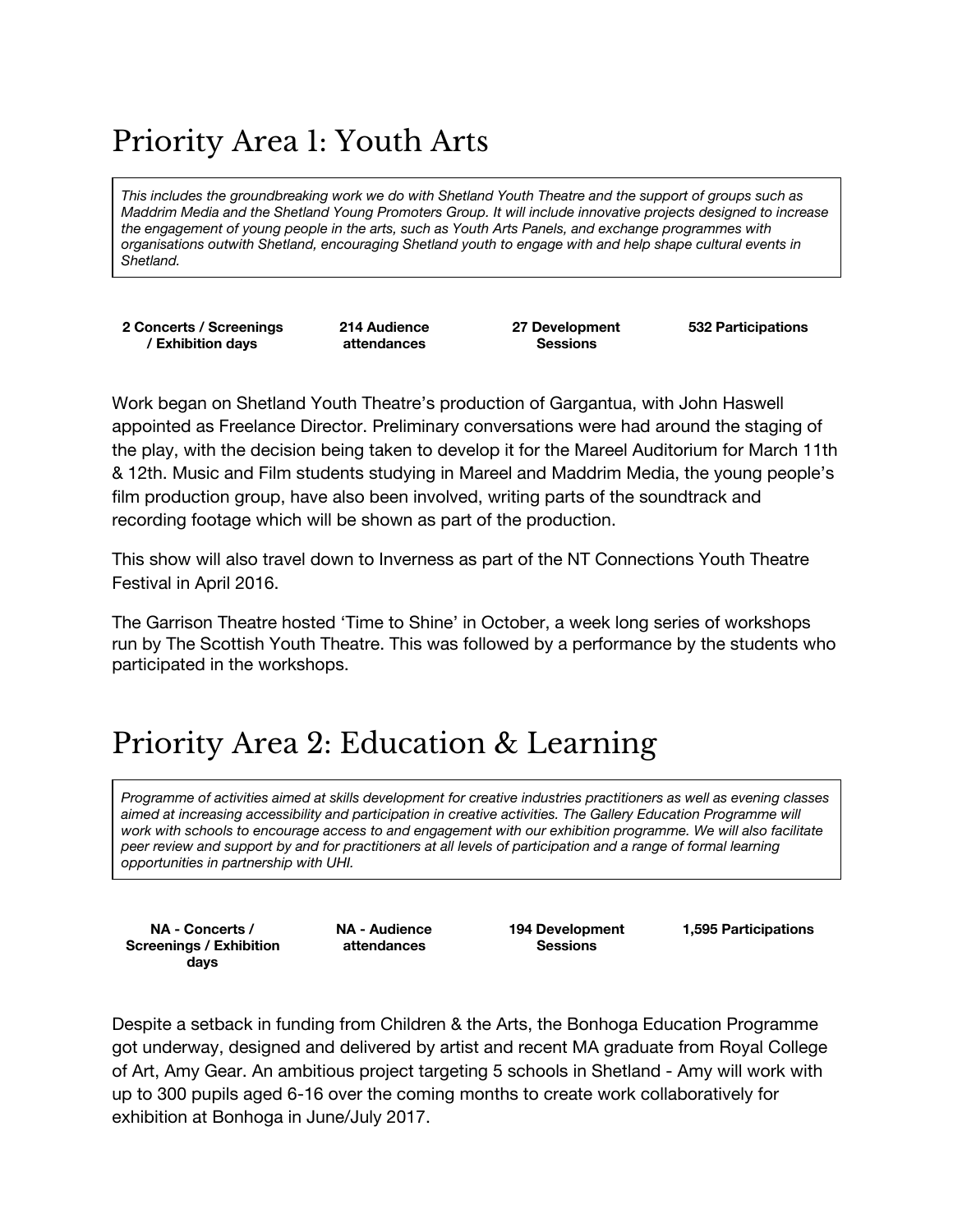Life Drawing returned to Mareel with a one-off tutored class, taught by Heather Wilson with a new model, Willem Cluness. Sales were slow at first, until a last minute email push to visual artists resulted in a sold-out workshop (12 participants) and lots of positive feedback. We will look at the possibility of running another tutored class in 2016 and also whether to expand into Still Life and Landscape classes.

The music courses (NC Music, HNC Music and BA Applied Music) delivered in partnership with Shetland College UHI moved toward the end of the 2nd semester.

A highlight of this quarter was the Student Showcase concert in Mareel's auditorium in October.

Shetland Arts continued as a member of the development team for the University of the Highlands and Islands new Film Making Degree course which is anticipated to be ready for delivery in the 2016/17 academic year.

## Priority Area 3: Arts & Well-being

We will continue to lead in our partnership work in space2face, the restorative justice and arts programme. We will continue to advocate and support the provision of arts and cultural activities for older people in care settings, in *partnership with Alzheimer Scotland, local and national arts professionals and Shetland Island Council's Social Care staff. This work will be in line with, and contributing to, international research in these areas.*

**61 Concerts / Screenings / Exhibition days**

**610 Audience attendances**

**81 Development Sessions**

**231 Participations**

Shetland Arts partnered with Luminate, Scotland's Creative Aging Festival and Global Yell, to deliver a series of workshops to make new work with customers of Care Centres across Shetland, and to exhibit their artistic output through "The Great Care Centre Creativity Swap". The project promoted engagement in creative activities by residents and users of these care settings and gave their work wider exposure by sharing it across the islands. The outcome of the project is an increased interest in artistic activity both by customers and staff in the 6 care settings involved - Brucehall, Nordalea, Taing House, New Craigielea, Montfield Support Services and Wastview. In addition, the work is still being toured around the settings involved, with feedback being that the participants are keen to engage with and talk about the work, thus wanting to keep it for a longer length of time.

Arts in Care workshops were also conducted with clients from Annsbrae, by artists Chloe Garrick and Jane Malcolmson. These were really well received, with participants asking for more arts workshops, covering a broad range of disciplines.

Shetland Arts continued to support the innovative 'space2face' project, alongside the Community Mediation Team. The space2face project uses the arts alongside restorative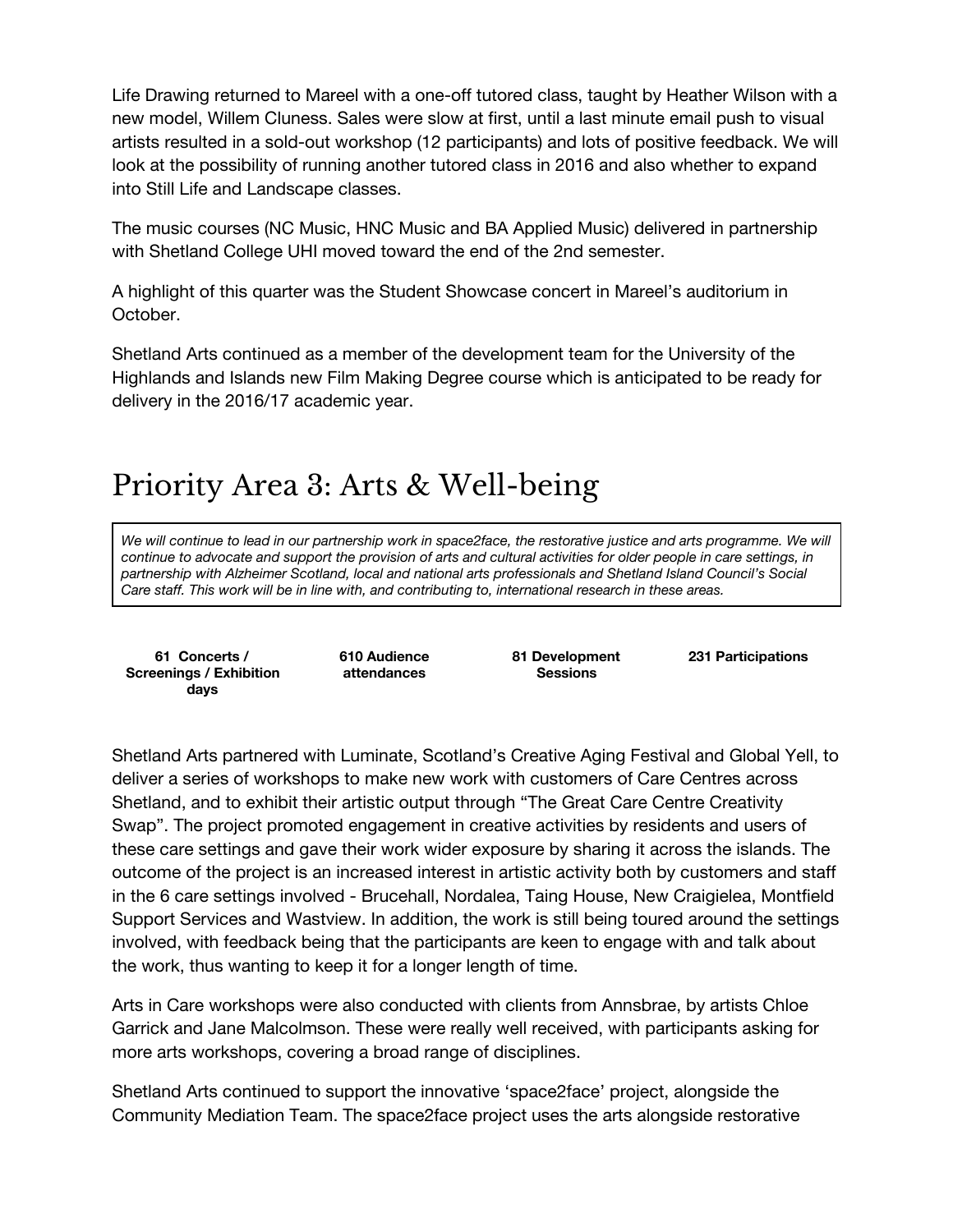approaches to work with people of all ages who are involved in conflict or harm in their lives. It provides an opportunity for participants to look at what has happened, how it has affected them and others, and what they need to be able to move on with their lives in a safer way.

### Priority Area 4: Development & support

The support of individuals and groups is integral to our work and includes arts practitioners and creative industries *micro businesses, audience development and our formal and informal education work. It also includes staff and volunteer development.*

**NA - Concerts / Screenings / Exhibition days**

**NA - Audience attendances**

**9 Development Sessions 412 Participations**

Round 1 of the 2014/15 Visual Arts & Crafts Awards was completed at the end of April. There was a low turnout of applicants, with only 4 submissions. This was thought to be because of the timing of the submission date being in the run-up to the Shetland Craft Fair. Two of the applicants were awarded the full amount they requested - with £1500 each going to Berenice Carrington and Faye Hacker.

The quarter saw the continuation of work in support of individual artists, creative groups and Creative Industry businesses, in terms of creative practice, funding and financial advice, and providing freelance opportunities on numerous projects.

## Priority Area 5: Programme, Commissioning & Curation

This will include the programming of our cinema (in partnership with City Screen), gallery, theatre and auditorium *(a range of local, national and international promoters including Shetland Folk Festival, and DF concerts); Wordplay and Screenplay, our highly successful book and film festivals; the Shetland International Guitar Festival,* curated by Martin Taylor; and Fiddle Frenzy, curated by Bethany and Jenna Reid. We will also develop creative *residencies in partnership with local and national bodies (including Scottish Chamber Orchestra, National Theatre of Scotland, Scottish Book Trust) and extend our regional, national and international reach through the* development of a variety of festivals and events, including a Northern Isles Book Festival, in collaboration with key partners in Orkney and Shetland and the hosting of a one off Nordic/Tartan Crime Noir Conference in November *2015.*

**977 Concerts / Screenings / Exhibition days**

**43,025 Audience attendances**

**89 Development Sessions**

**2,910 Participations**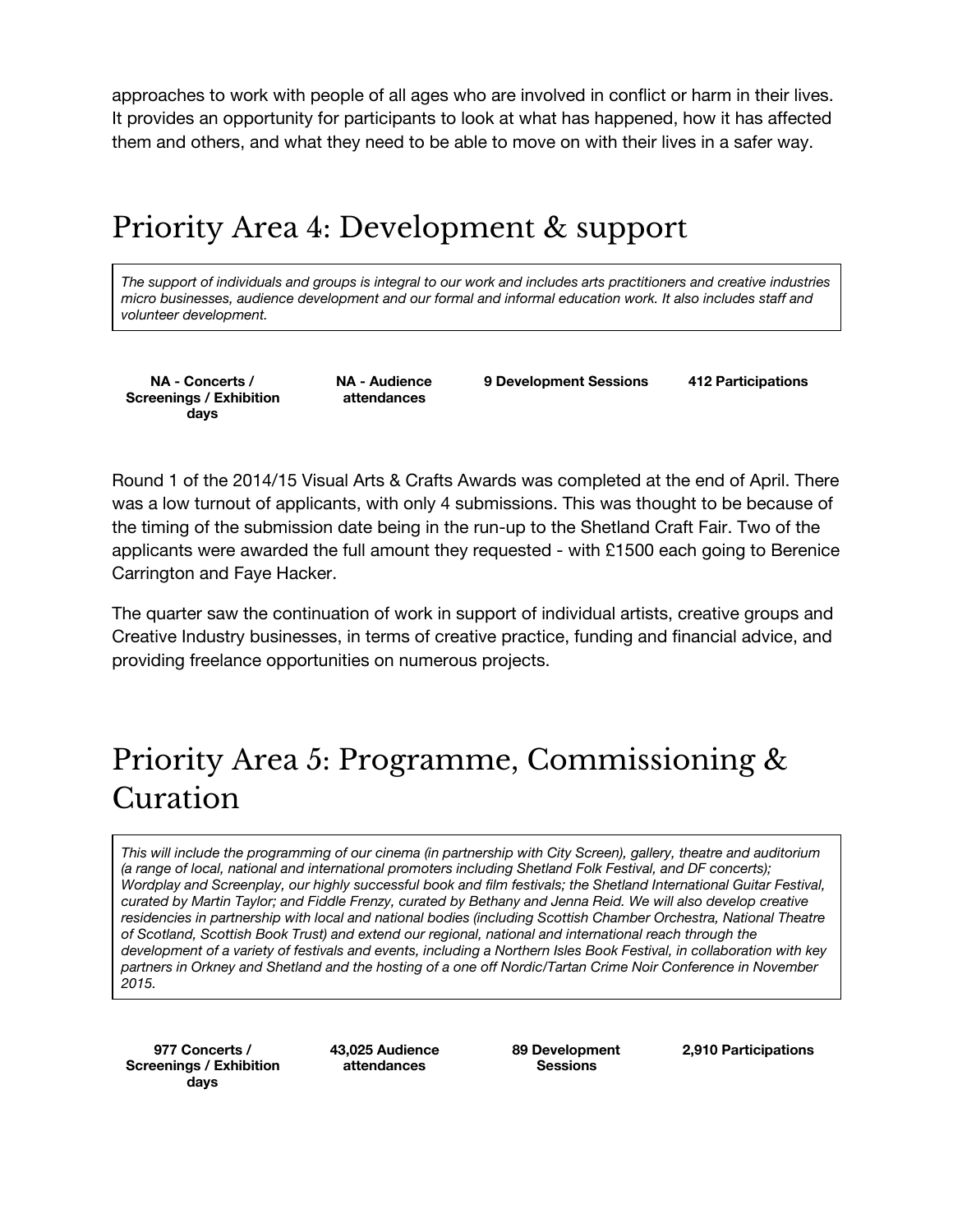#### *Full event listings can be found at <http://issuu.com/shetlandarts>*

Mareel's cinema screen were particularly busy this quarter with films like James Bond Spectre, Star Wars: The Force Awakens, Lady In The Van, Bridge Of Spies, Brooklyn and The Martian. There was also a selection of popular Christmas film screenings over the festive period such as Muppets Christmas Carol, Elf and It's a Wonderful Life. Regular screenings for specific audiences continued to be popular, including autism friendly, baby friendly and 'Silver Screenings' for older audiences.

Notable music events in Mareel included the Hirda Shetland dialect opera which was a collaboration between Shetland fiddler and composer Chris Stout and Gareth Williams, a Scottish contemporary classical composer. Hirda was supported by Shetland Arts, who played a role as a partner in the production of all four events across Shetland - Mareel, Haroldswick Hall, Vidlin Hall and Carnegie Hall.

Other performances in Mareel included contemporary folk group Skerryvore, a band formed in Tiree who are renowned for blending everything from rock to jazz.

Mareel also welcomed Seckou Keita, a true master of the kora - a 22 stringed West African harp. Seckou, from the Casamance area of Southern Senegal, was a childhood prodigy, born of a line of 'griots and kings'.

Progressive Jazz bassist Michael Janisch and his performed twice in Mareel together with a concert in Sandwick and a workshop at the Garrison Theatre.

This year's panto at the Garrison Theatre was Dick Whittington, presented by Islesburgh Drama Group and in total there was 13 shows.

The Exhibitions team finalised plans for the 2016 Exhibition Programme, including the Children's Education Programme and Gallery Takeover and the Unst-based Dance Residency, Bone & Shadow. Bonhoga's Christmas selling exhibition – Svenska, in the third quarter of 2015, featured art, craft and design work inspired by Sweden. The work of five printmakers from Gotland was showcased alongside new work from Shetlander Karen Clubb whose artwork has been informed by her time living and working in Sweden, plus new work by Shetland-based artists Mike Finnie and Anne Bain who travelled to Sweden as part of a Shetland Arts Visual Art and Craft award in 2014. Commercial product from leading designers and makers in Sweden extended to the pop-up retail facility in Mareel.

## Priority Area 6: Recording, Broadcast and Intellectual Property

*Maximising Mareel's digital production facilities (principally for music and video recording and broadcast), we will provide opportunities for musicians and producers to generate revenue and Intellectual Property. Shetland Arts* will continue to create, protect and monetise its own Intellectual Property assets in partnership with Shetland Arts *Intellectual Property Community Interest Company.*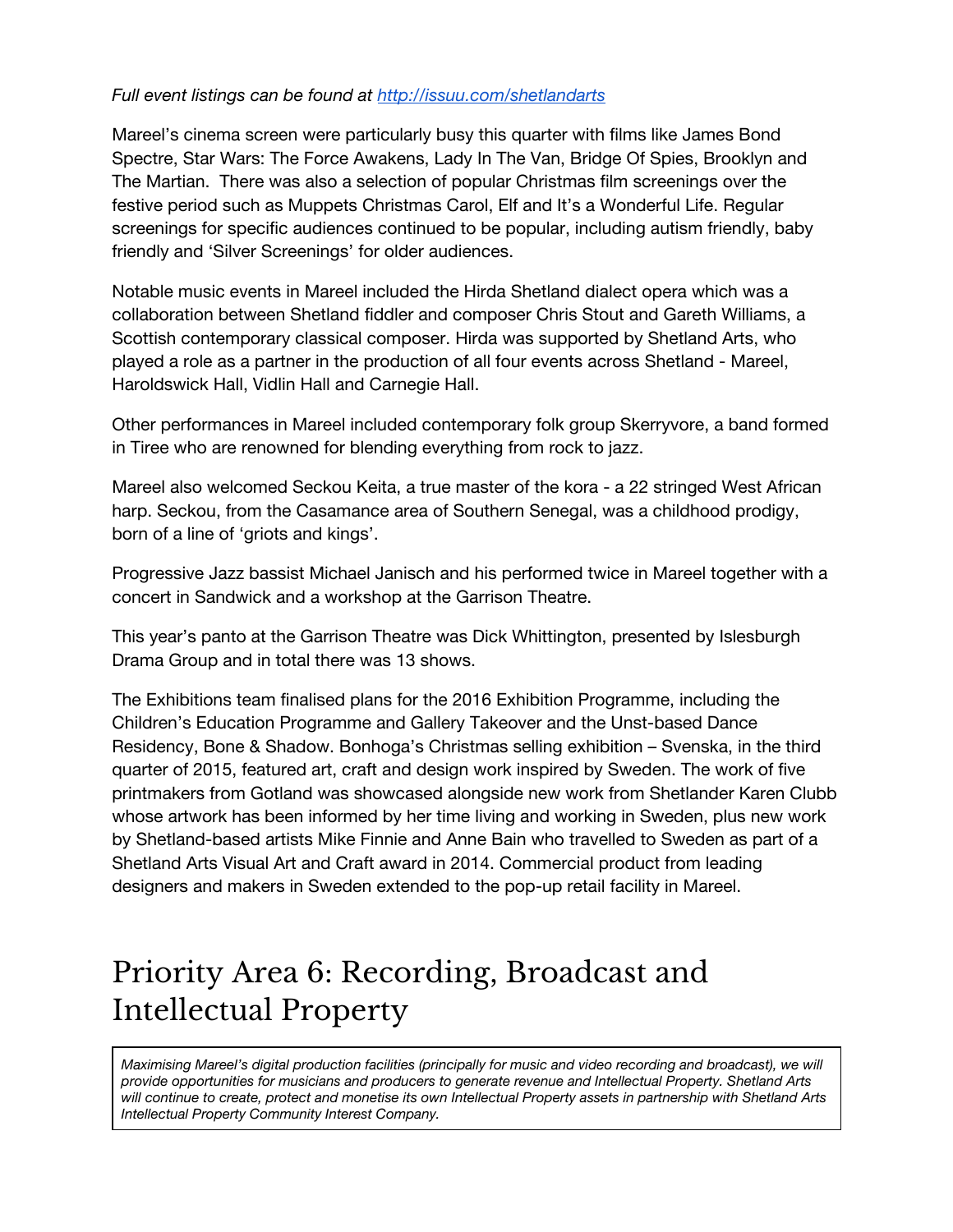**NA - Concerts / Screenings / Exhibition days**

**NA - Audience attendances**

**61 Development Sessions**

**245 Participations**

Mareel's recording studio continued to be heavily booked with recording, mixing and mastering sessions with clients including Kris Drever, The North Ness Boys, Trookers, Nomadia, The Revellers, Small Hours, Portalooth, and Brack & File.

Music students also made extensive use of the recording studio and media production facilities to work on their various educational projects.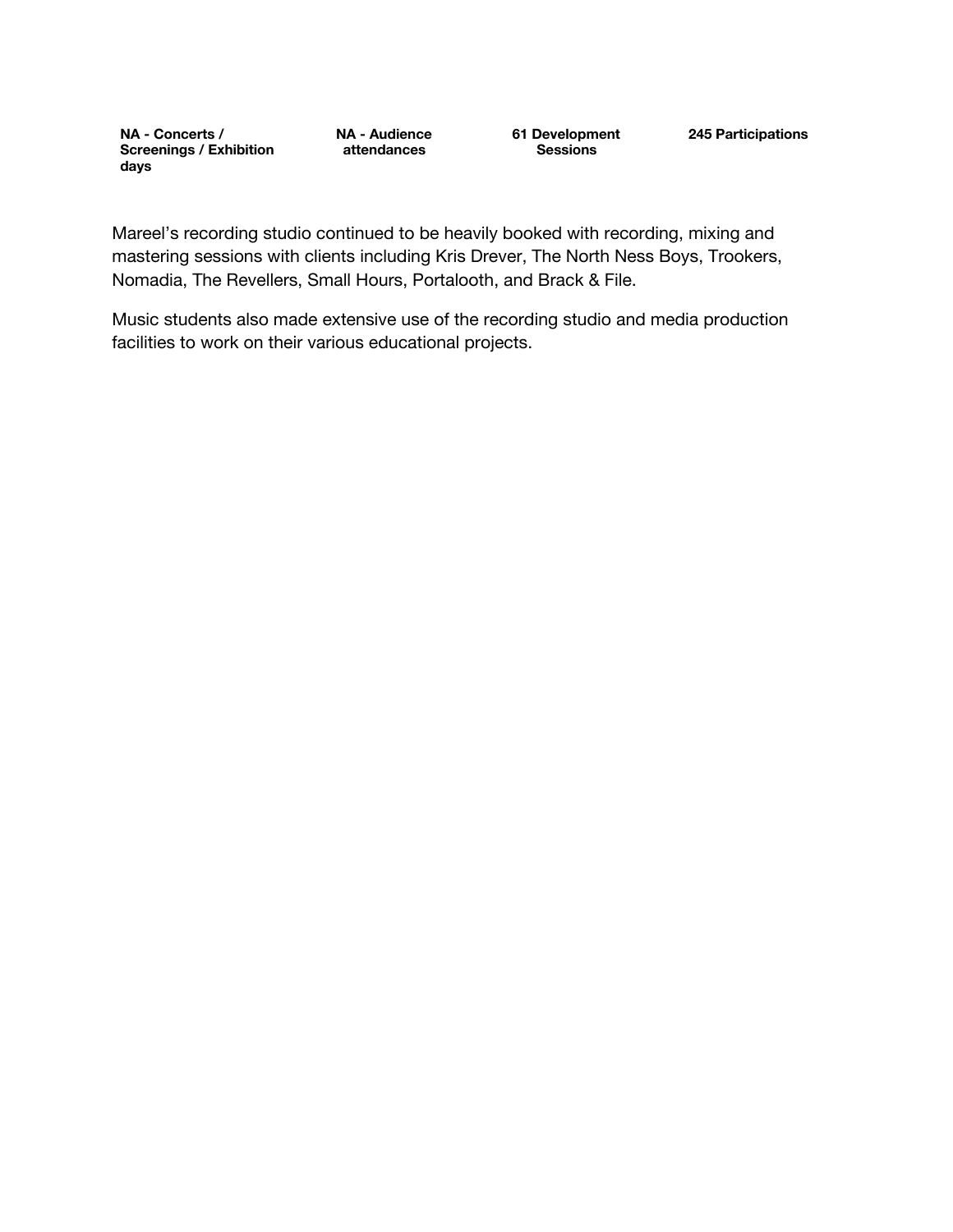## Case Study: The Great Care Centre Creativity Swap

The project was devised as a partnership with Luminate (Scotland's creative ageing festival), Shetland Arts and Global Yell, with a remit to make new work through arts workshops with customers of Care Centres across Shetland, and to exhibit their artistic output throughout late 2015. It was intended to promote engagement in creative activities by residents and users of these care settings and to give their work a wider exposure by sharing it across the islands. The



outcome of the project is an increased interest in artistic activity both by customers and staff in these care settings. In addition, the work is still being toured around the settings involved,



with feedback being that the participants are keen to engage with and talk about the work, thus wanting to keep it for a longer length of time.

As well as the benefits of participation for the older people involved, there was the added opportunity to up-skill artists in their delivery and execution of workshops and exhibiting for the specific environment of a Care Centre. This training took the form of individual mentoring sessions with the Visual Arts and Literature Development Officers at SADA.

All Care Centres in Shetland were offered this opportunity, and six came onboard: Brucehall and Nordalee (both in Unst), Newcraigielea, Taing House and Montfield Support Services (all in Lerwick) and Wastview (on the West Mainland). These Care Centres gave the project a wide geographical reach as well as a broad range of clients - from residential to day care, from dementia sufferers to able-bodied. Thus, the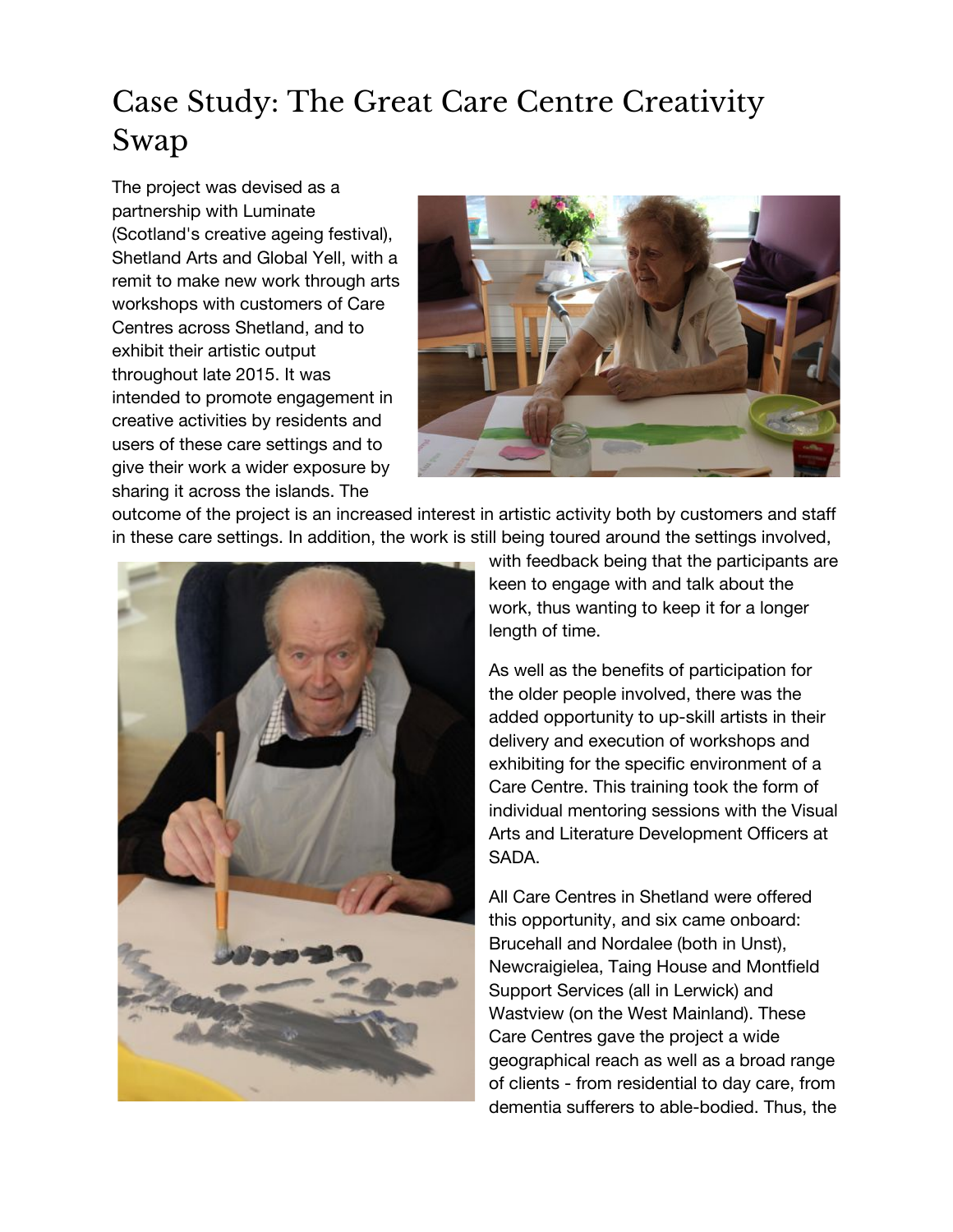experience for the artists was diverse, and ultimately very rewarding. Each artist reported having developed skills in adaptability in order to meet the specific needs of participants.

The artists recruited were: Chloe Garrick, Genevieve White, Amy Colvin, Kristi Tait and Raman Mundair. Their workshops produced a wide range of work and employed a vast array of techniques - including film-making, storytelling, printmaking, music and sculpture and from sharing tea and biscuits to sharing homemade pakora, the participants were engaged in many different ways to make art.



Residents at Wastview were reported asking for their next workshop and were so involved that the staff were prompted to organise future sessions with a local pottery service to paint crockery. Participants in Brucehall were inspired to bring along their own work to share with their group. In each setting there were reports of some participants being challenged by the hands-on nature of making work, however invariably staying for each session and eventually contributing.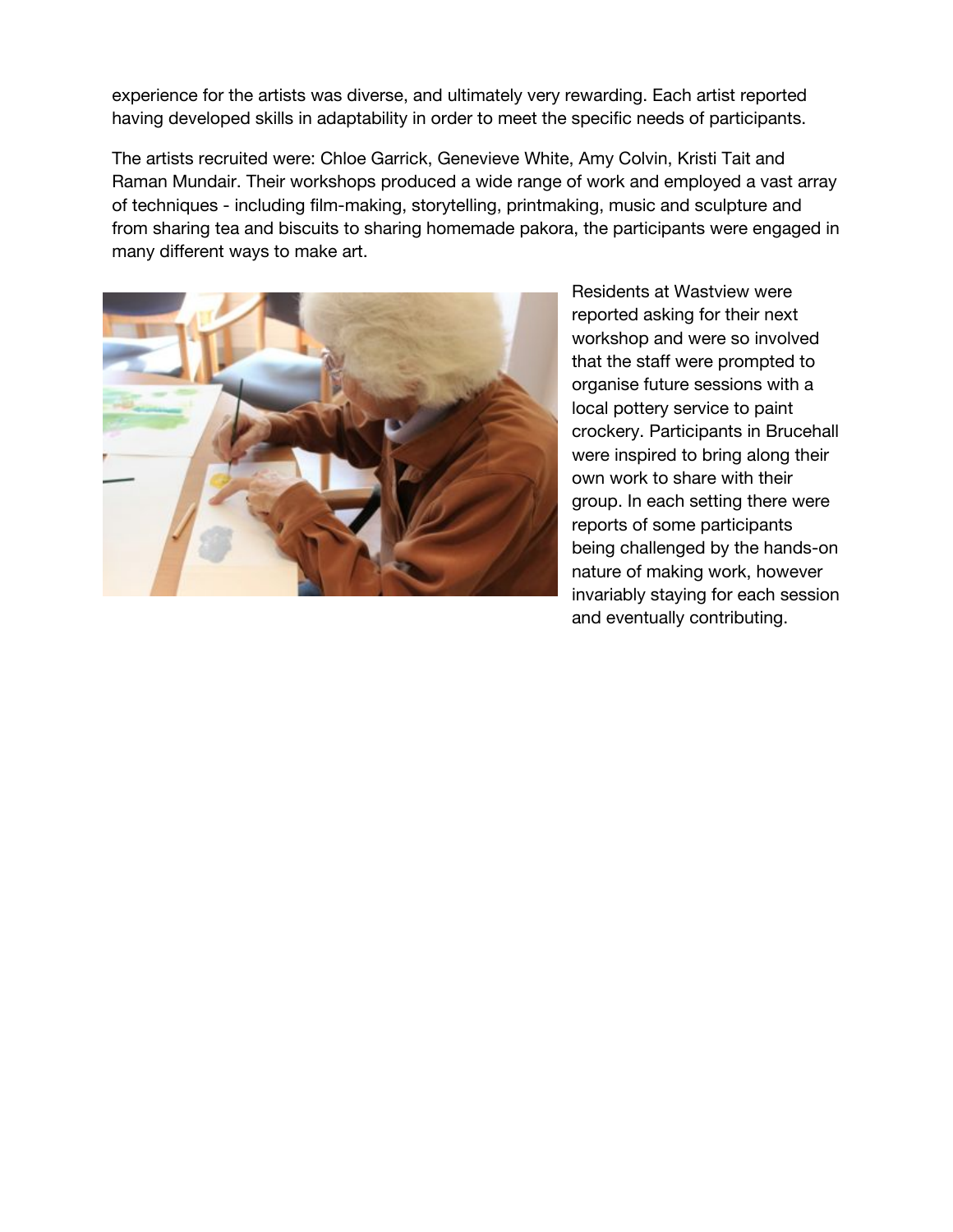# Case Study: Shetland Noir

Shetland Noir, Shetland's first ever festival of crime fiction, took place between 13th and 15th November. The series of events was a partnership between Shetland Arts, Promote Shetland and Icelandic Noir and was developed with artistic input from well know author with Shetland connections, Anne Cleaves.

The full programme of Shetland Noir events can be found here [http://issuu.com/shetlandarts/docs/sn\\_programme](http://issuu.com/shetlandarts/docs/sn_programme)

As well as the six special guest authors, Arne Dahl, Hakan Nesser, Yrsa Sigurðardóttir, Alex Gray, Denise Mina and Stuart MacBride, Shetland Noir welcomed authors from as far away as Los Angeles and Washington DC, as well as from the UK mainland and from Shetland.

Featured authors included James Oswald author of the Detective Inspector McLean series; online crime fiction reviewer and Petrona Award for translated Scandinavian crime fiction judge, Sarah Ward; New York Times,USA Today and international bestselling writer Pamela Palmer; and award winning author of The Good Thief's Guide series Chris Ewan.

They were joined by other stellar names, including bestselling Thriller Award-winning and Bram Stoker and Anthony Award-nominated author Alexandra Sokoloff, S.J.I. Holliday, Mari

Hannah and Valerie Laws, as well as 'Killer Women", Melanie McGrath, Louise Millar, Helen Giltrow and Laura Wilson.

Events included creative workshops, panel sessions with all the authors, and three special 'head to head' events featuring the headline guests. In addition to educational events, panels and receptions, there was also the opportunity to take a bus tour and follow in the footsteps of Jimmy Perez. Lead by special guides Ann Cleeves and Davie Gardener, the tour will explore some of



the locations used in filming the BBC TV series Shetland, as well as locations from Ann's novels.

**Extract from Anne Cleaves blog 'Shetland Noir'** posted on Saturday, November 21st <http://www.anncleeves.com/weblog/archives/00000130.html>

*"I'm happy to claim the idea of borrowing Reykjavik's crime-writing festival for Shetland as mine, though I can't remember now exactly how it was decided. In any event there was no opposition from the Icelanders to the idea and it was wonderful to welcome so many of them to Shetland last weekend. Visitors from all over the world braved the dramatic weather - we*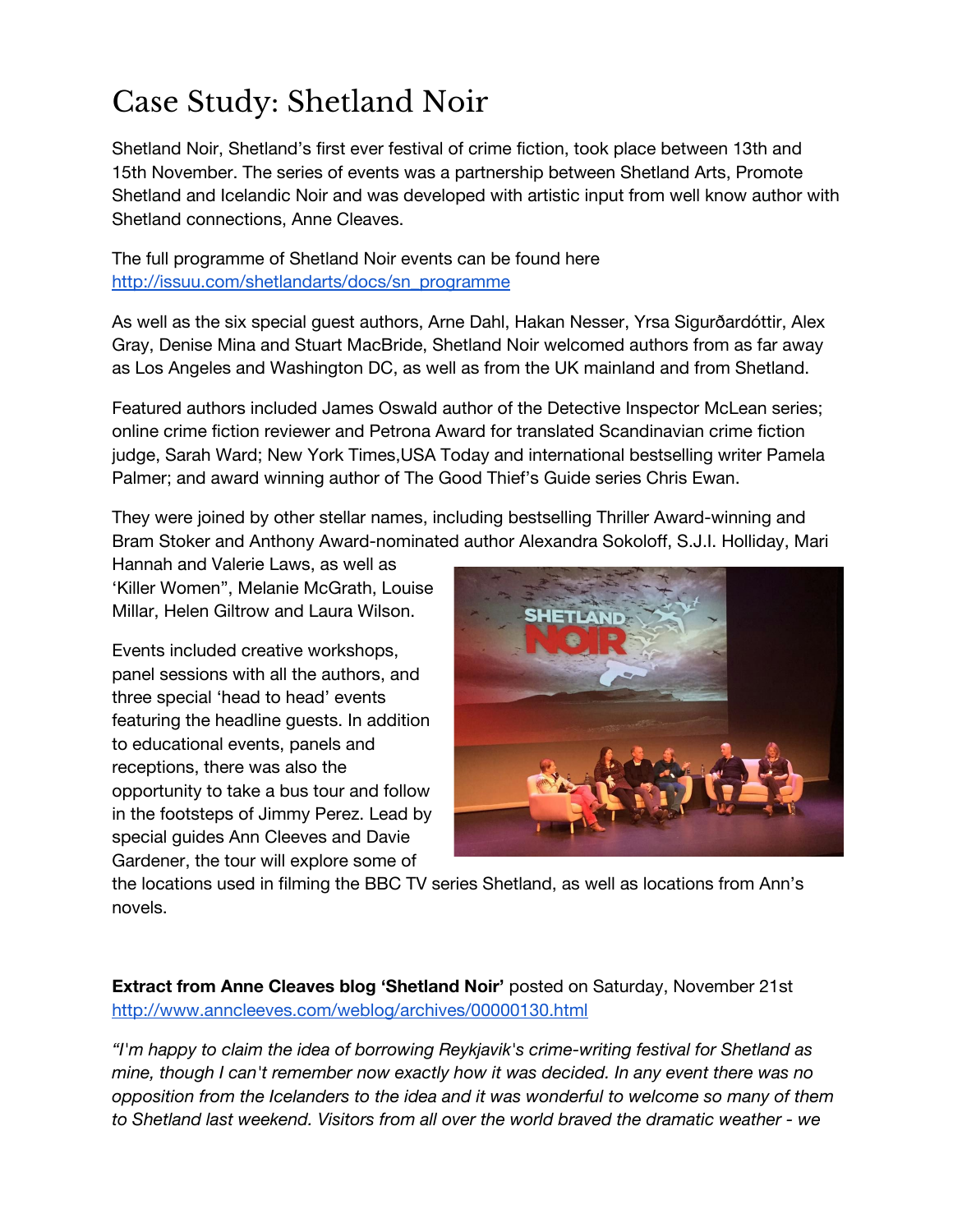*coincided with Storm Abigail and there was very little daylight - to join us to discuss all things criminal. Delayed (and somewhat exciting) flights only added to the drama. The main focus, as was only appropriate, was Nordic Noir and three of the six headliners were Icelandic or Swedish, but it was great to meet a librarian from Washington DC, a reader from LA and a couple of Scandie journalists as well as people from throughout the UK."*

*"The festival had a very Shetland flavour though. We were welcomed to Lerwick Library on Thursday night with homebakes, a spinner, an expert in Shetland ponies and two members of the Up Helly Aa Guizer Squad in full costume! It was a great opportunity for locals and visitors to meet and share ideas. The official civic reception on Friday night featured Shetland beer and wonderful Shetland food. It was a chance to show off my non-fiction book about the islands and I was delighted to present the first Jimmy Perez award to writer Helen Grant for her beautifully structured short story The Beach House. Thanks to my publishers for making the event even more special by arranging for Dougie Henshall, who plays Perez in the BBC drama, to be there to hand over the beautiful glass and driftwood trophy."*



*"The weather calmed on Sunday in time for our coach trip around the Shetland mainland. It had been put together by local crimewriter Marsali Taylor and BBC local fixer Davie Gardner. We went from the Eshaness cliffs to the north to St Ninian's Isle in the south looking at some of the locations in the books and the drama. But Marsali is a trained guide so we learned a lot more about the islands than the fictional creations based there. Lunch was in the Hillswick Community Hall, a nod to the*

*tradition of Shetland Sunday teas"*

*"A huge thanks to everyone who made the trek north for Shetland Noir, not just the writers - Stuart MacBride, Denise Mina and Alex Gray were the Scottish guests of honour and there were too many others to name individually - but to pathologist Prof James Grieve and CSI Helen Pepper who came to talk about the reality of crime and share their own perspectives on crime fiction. The biggest thanks though should go to Marsali [Taylor], to Donald Anderson of Shetland Arts, to Misa Hay and Kirsty Halcrow of Promote Shetland and to all the staff and* volunteers in Mareel. I'm sure lots of the visitors will return to see the islands in the long days *of summer."*

[photo of Anne Cleaves and Douglas Henshall courtesy of Dale Smith]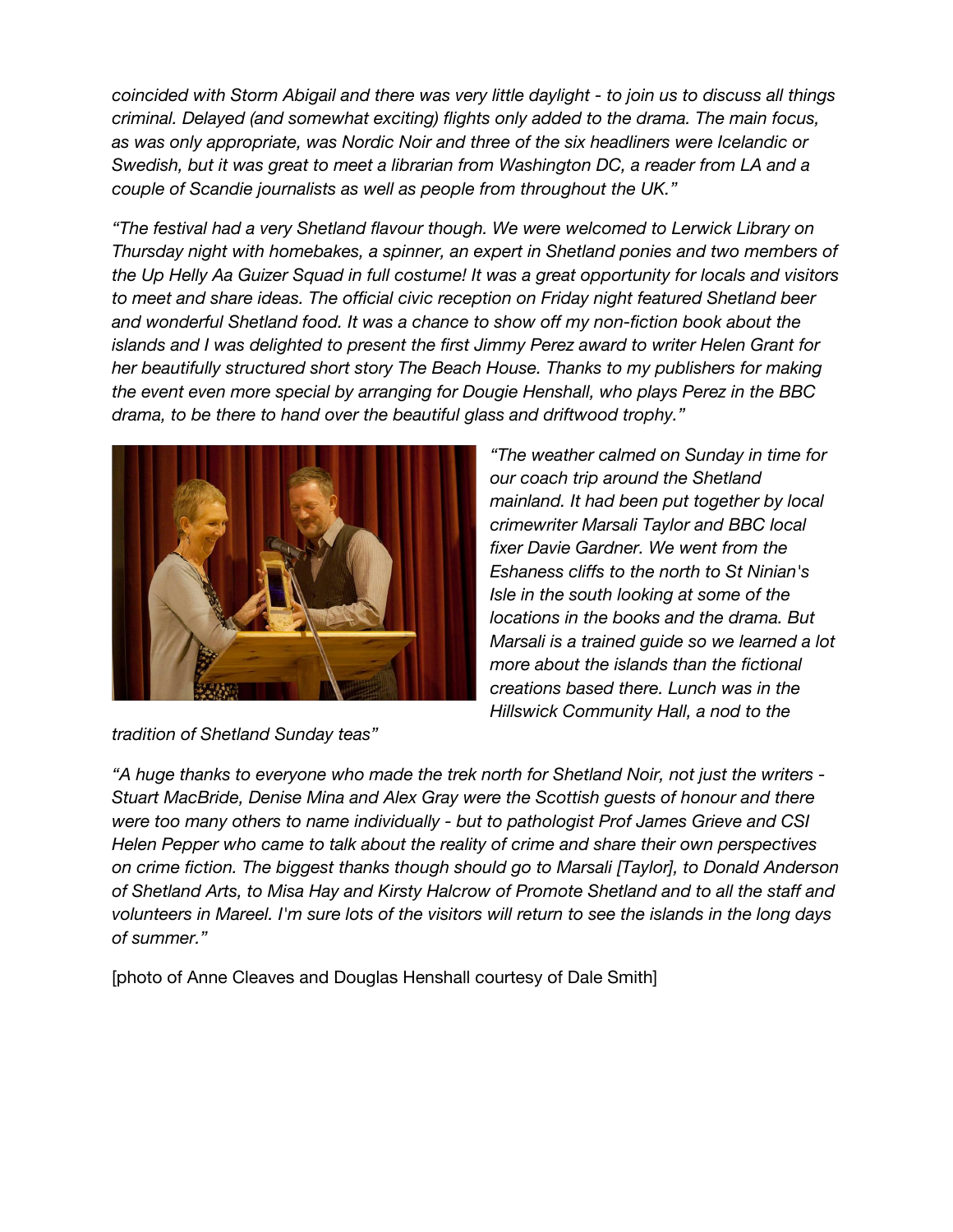## Case Study: Pelagic Sculpture Project Interim Report

*A newly formed group, the Pelagic Sculpture Partnership, have recently commissioned a sculpture for Lerwick's harbour front. The four organisations – Shetland Catch, Shetland Fish Producers' Organisation, Lerwick Port Authority and fish agents LHD - are working with Shetland Arts, who manage the project, and Arts & Business Scotland, who provide match funding.*

Jo Chapman, the commissioned artist, arrived in Shetland to commence her 10 week residency on 16 October. She stayed in Hoswick until the end of November when she moved to The Booth in Scalloway until the end of her residency on 22 December.

The months of October and November were about public engagement and informal consultation with the community. The start of December marked a quieter, more reflective phase of the



project. This has enabled Jo to draw together her research and develop her ideas into drawings and maquettes for three possible design solutions. These will be presented to the four project business partners on Monday 21 December, when they hope to select a final design for fabrication.

#### **Community engagement**

Community engagement activities continued throughout November and included workshops in several schools: Whalsay (secondary), Brae (primary and secondary), Skeld, Outer Isles (Fair Isle, Foula, Skerries), Nesting and Lunnasting. Workshops were also carried out in Shetland College with BA Contemporary Textiles students and with adults with learning disabilities. Jo met with the eight pelagic skippers, Lerwick Port Authority, the SFPO, with a member of Whalsay history group, and a representative of Skerries Community Council. Clair [Aldington, Project Manager] and Jo also a met with the Whalsay herring gutters and a SIC Community Involvement and Development Officer.

From these meetings and workshops, Jo and Clair have selected individuals to be part of the Community Advisers' Group. They are: Magnie Shearer, Margie Pearson, a student from Shetland



College, a secondary school pupil, Aubrey Jamieson, George William and Laureen Johnson.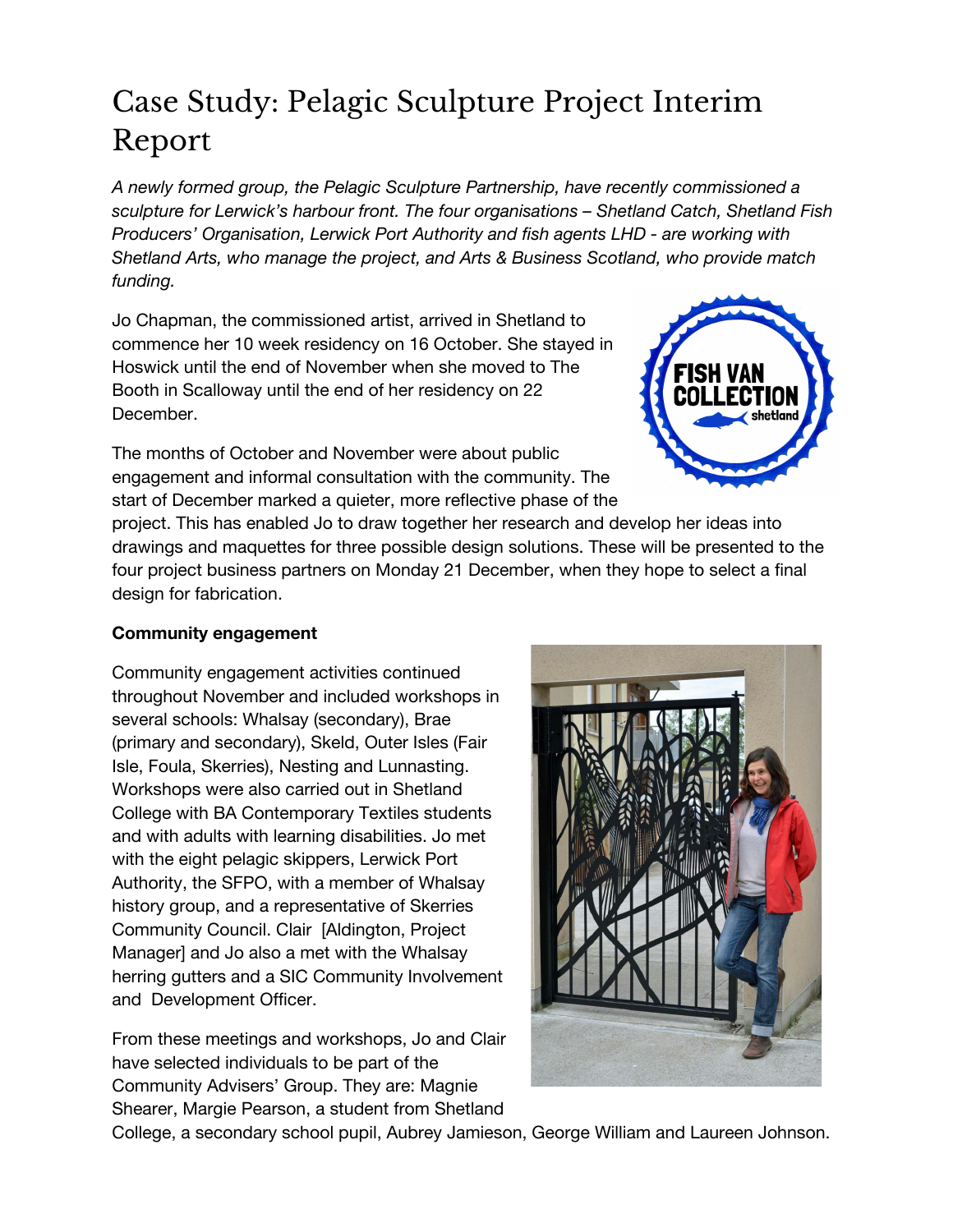This group will meet on Sunday 20 December in Mareel for a presentation about Jo's work and contemporary sculpture. This meeting will also be a preview of the three design proposals and be an opportunity for the group to have input into the final selection process. Shetland Catch and the Artist Adviser will be present at this meeting.

#### **Project launch**

There was a project launch on Saturday 28 November from 11am - 3pm in the Shetland Museum Learning Room. Around 50 people participated in the drop in workshop or looked at the presentation of Jo's work. 90 postcards were handed out about the project. Children were given Fish Van Collection stickers.

The Fish Van Collection will be exhibited in Bonhoga Gallery cafe (wall and glass cabinet) from 5 March - 17 April 2016. This will be in the printed and online gallery programme for 2016, which is published in January.

Living Lerwick are happy to support an opening event for the sculpture unveiling in any way they can during late May 2016. This includes the possible loan of market stalls, shop windows with a fishing/ sea theme, shop windows displaying the Fish Van Collection and baskets of flowers being up in the street.